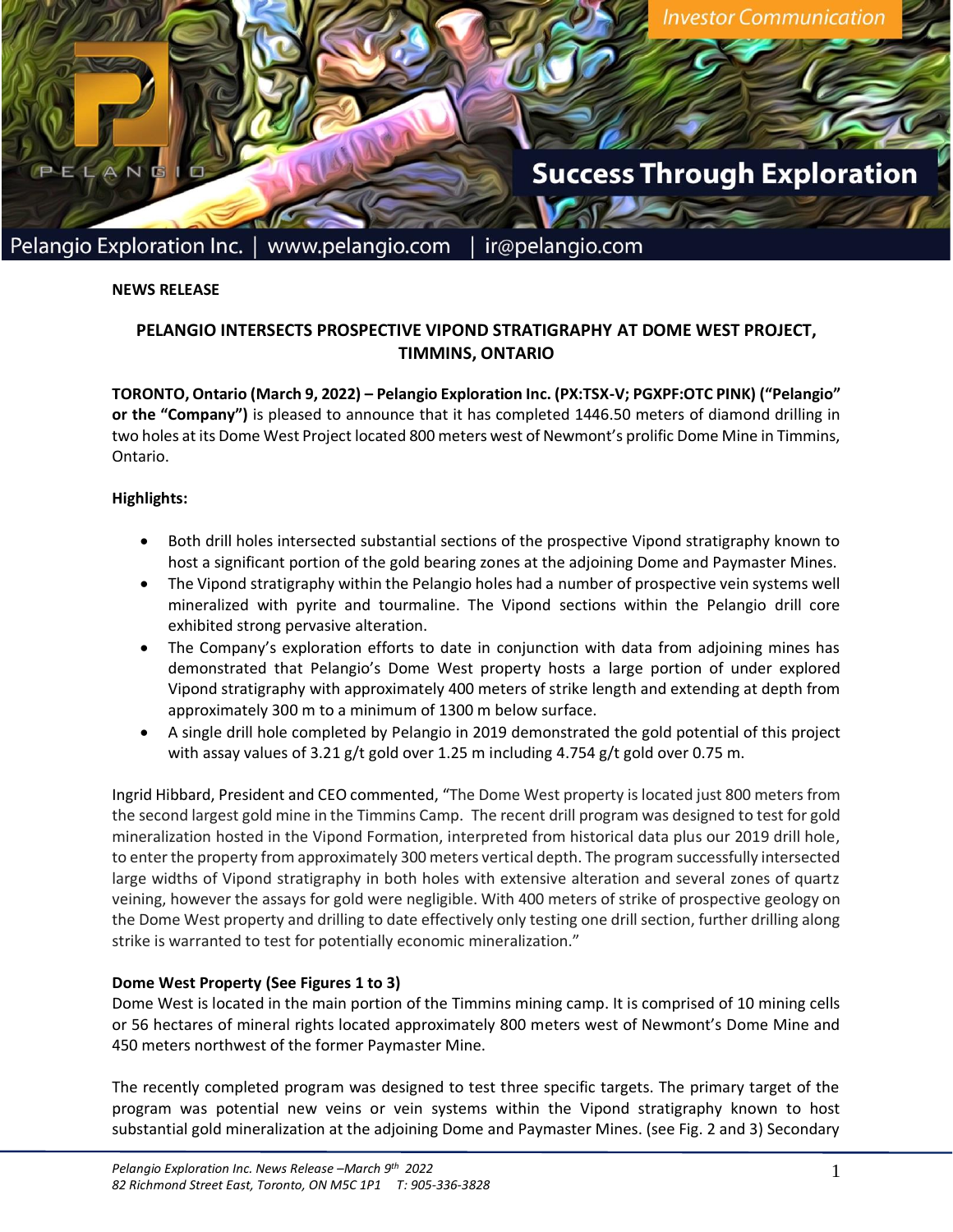targets included the strike and down dip extension of known gold mineralization in the Krist Fragmental unit and feldspar porphyritic intrusives on former adjoining Paymaster Mine holdings as shown in historical underground drill holes in the accompanying Fig.1.

Both Pelangio drill holes DW2101 and DW2102 cored extensive intervals of the Vipond stratigraphy, and within the Vipond package a number of prospective veins were intersected. These veins were often well mineralized with both pyrite and tourmaline; however, no significant gold values were noted. These veins were associated with considerable pervasive alteration, all indicative of a highly prospective environment for gold mineralization. Pelangio's drilling to date and historical data from adjoining mines has shown that the Vipond volcanic package has a 400 meter strike length and extends from approximately 300 to 1300 meters below surface on the Pelangio holdings.

The Company is incorporating this information to plot the next stage of exploration on this well located highly prospective gold prospect. A significant drill program will be required to fully evaluate the gold potential of this project.

## **ONTARIO OJEP EXPLORATION GRANT**

Further, the Company wishes to acknowledge the contribution by the Province of Ontario to Pelangio's Dome West Project. The corporation was awarded a \$150,000 grant through the Province's OJEP program, which assists junior exploration companies with their exploration efforts in Ontario. This grant made a significant contribution to the cost-effective, early-stage evaluation of this project.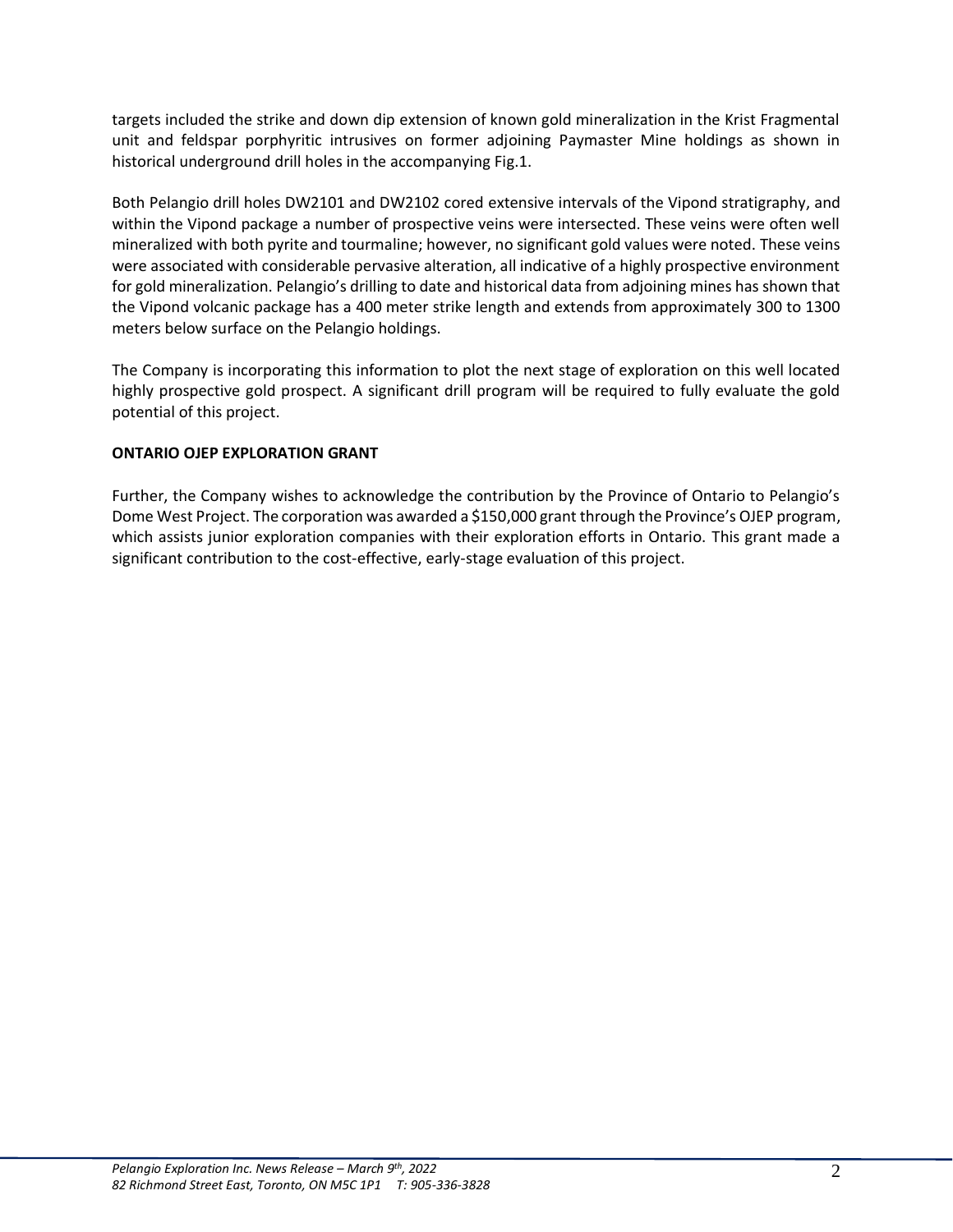

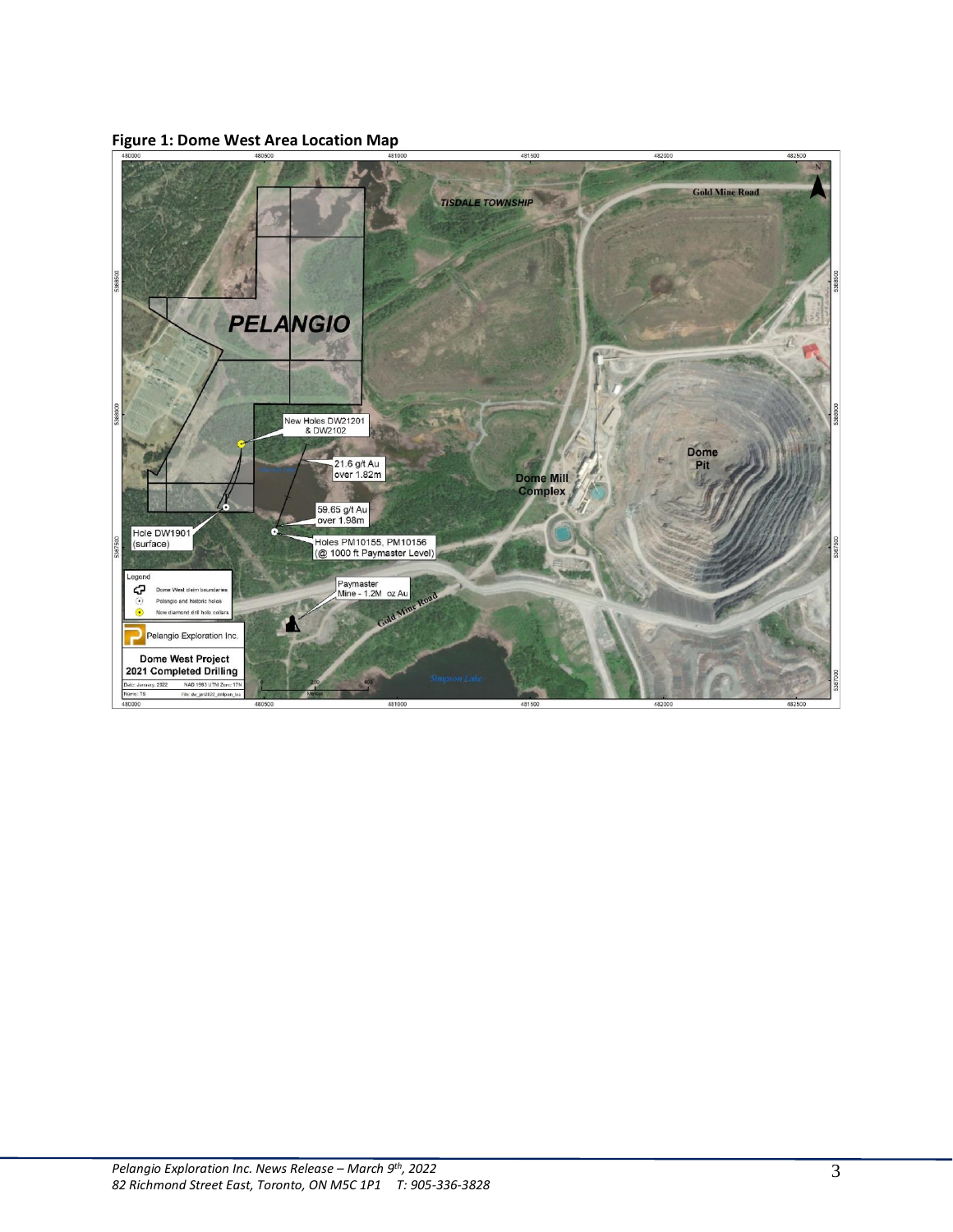

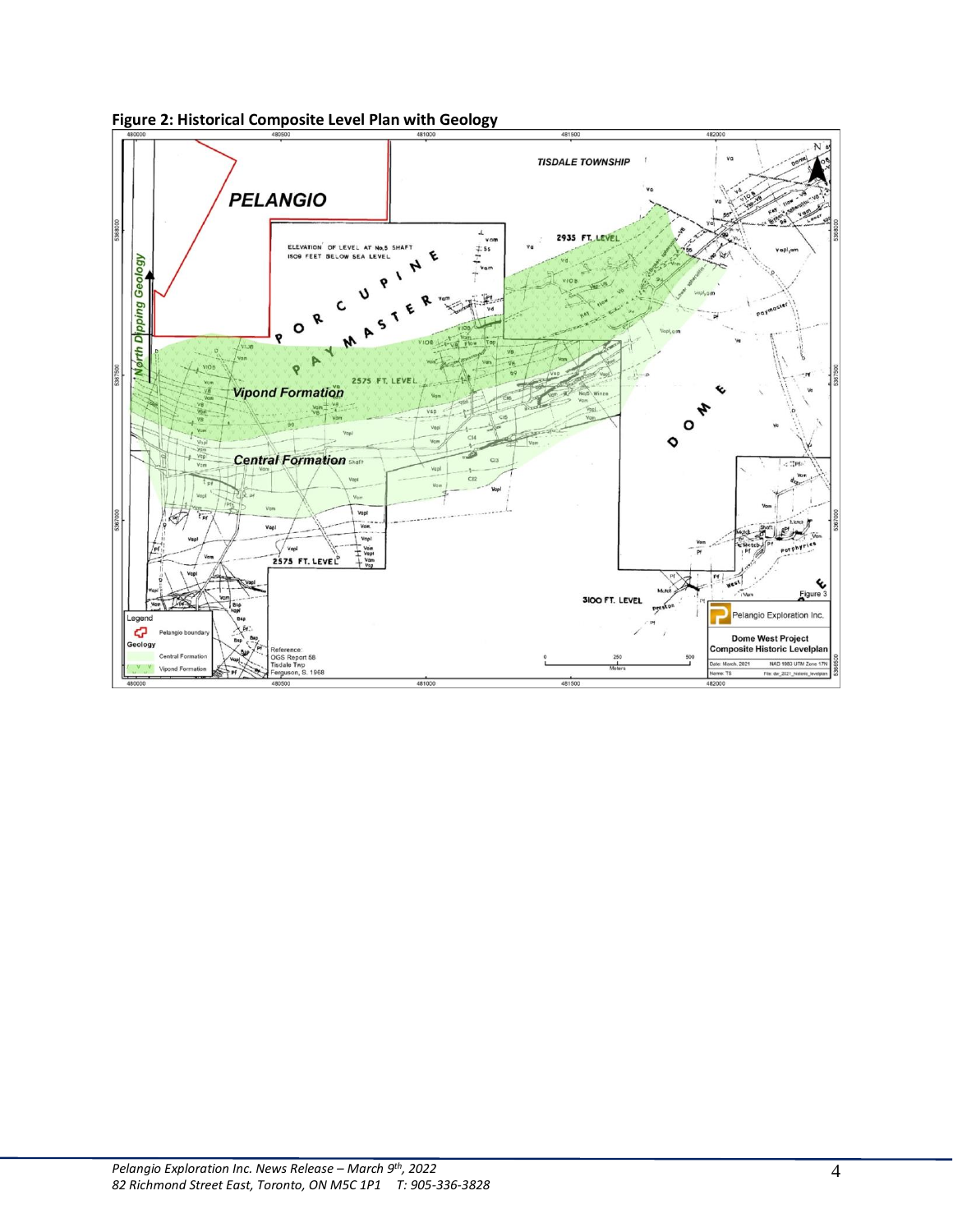

**Figure 3: Composite Drill Section of Pelangio Drill Holes**